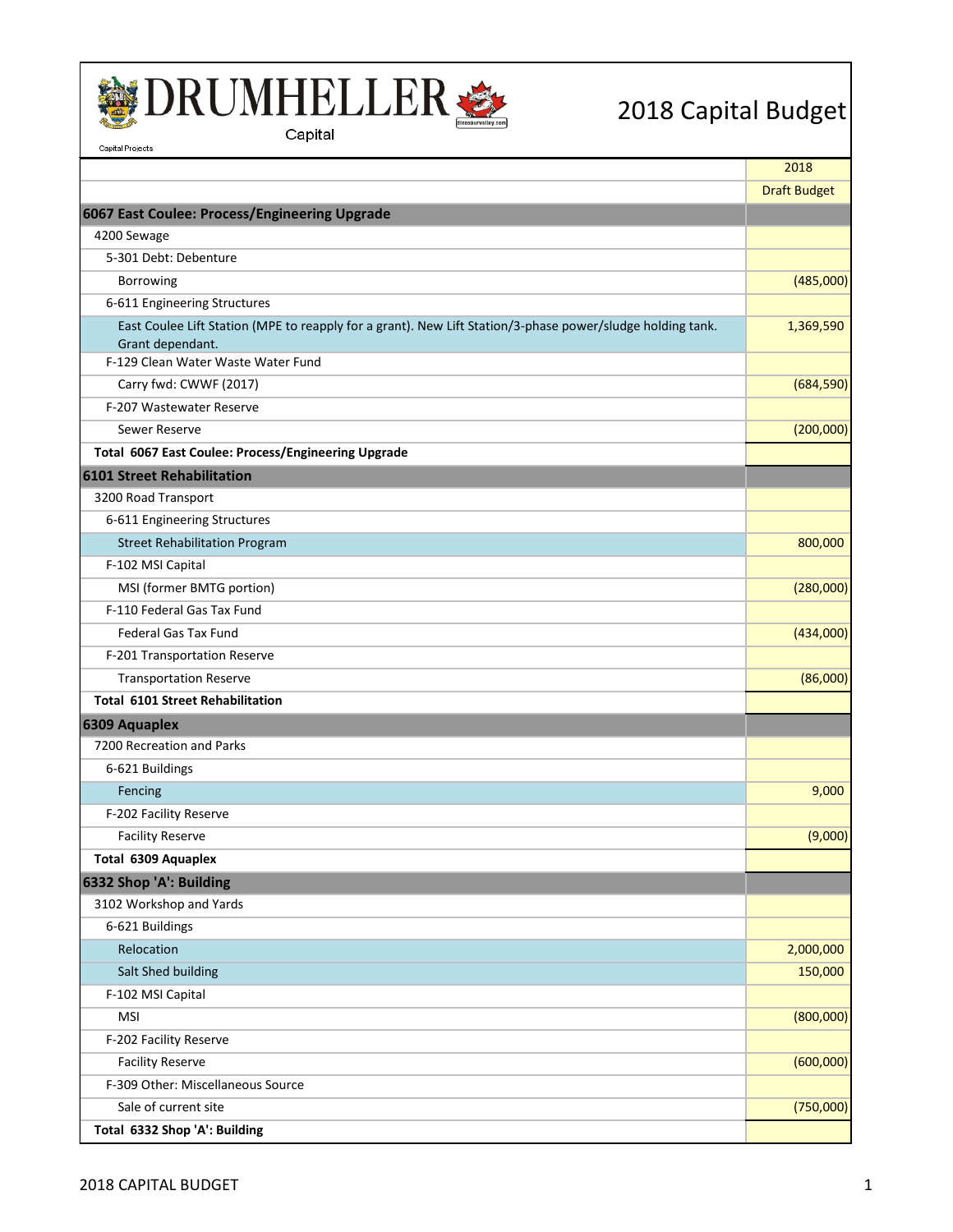



| Capital Projects                                                   |                     |
|--------------------------------------------------------------------|---------------------|
|                                                                    | 2018                |
|                                                                    | <b>Draft Budget</b> |
| 16590 Water: Raw Water                                             |                     |
| 4100 Water Supply & Distribution                                   |                     |
| 6-611 Engineering Structures                                       |                     |
| <b>Silt Removal</b>                                                | 150,000             |
| F-208 Water Reserve                                                |                     |
| <b>Water Reserve</b>                                               | (150,000)           |
| Total 6590 Water: Raw Water                                        |                     |
| 6640 High Lift Pumps                                               |                     |
| 4100 Water Supply & Distribution                                   |                     |
| 6-611 Engineering Structures                                       |                     |
| High Lift Pump #20 (Overhauled motor/pump in 2011)                 | 65,000              |
| F-208 Water Reserve                                                |                     |
| <b>Water Reserve</b>                                               | (65,000)            |
| <b>Total 6640 High Lift Pumps</b>                                  |                     |
| 6654 Facility Management                                           |                     |
| 7200 Recreation and Parks                                          |                     |
| 6-631 Machinery and Equipment                                      |                     |
| Security Upgrade (all facilities)                                  | 10,000              |
| F-202 Facility Reserve                                             |                     |
| Carry fwd: Security Cameras (2016)                                 | (10,000)            |
| <b>Total 6654 Facility Management</b>                              |                     |
| 6901 Vehicles                                                      |                     |
| 3100 Common Services                                               |                     |
| 6-651 Vehicles                                                     |                     |
| Vehicles - Town Hall (Hybrid)                                      | 31,610              |
| F-203 Equipment Reserve                                            |                     |
| Carry fwd: Town Hall (Hybrid) (2017)                               | (31,610)            |
| <b>Total 6901 Vehicles</b>                                         |                     |
| 7001 Bridges                                                       |                     |
| 3200 Road Transport                                                |                     |
| 6-611 Engineering Structures                                       |                     |
| Suspension Bridge - Access required (Carry fwd \$25,000 from 2016) | 35,000              |
| Bridge #9 - Strip Deck Replacement)/Inspection                     | 30,750              |
| Bridge #10 - Strip Deck Replacement/Inspection                     |                     |
| Bridge #11 - NEW (Carry fwd \$76,186 from 2016)                    | 1,300,000           |
| F-201 Transportation Reserve                                       |                     |
| <b>Transportation Reserve</b>                                      | (30, 750)           |
| Carry fwd: Suspension Bridge (2016)                                | (25,000)            |
| Carry fwd: Bridge #11 (2016)                                       | (76, 186)           |
| Carry fwd: Suspension Bridge/Bridge #11 (2017)                     | (258, 814)          |
| Total 7001 Bridges                                                 | 975,000             |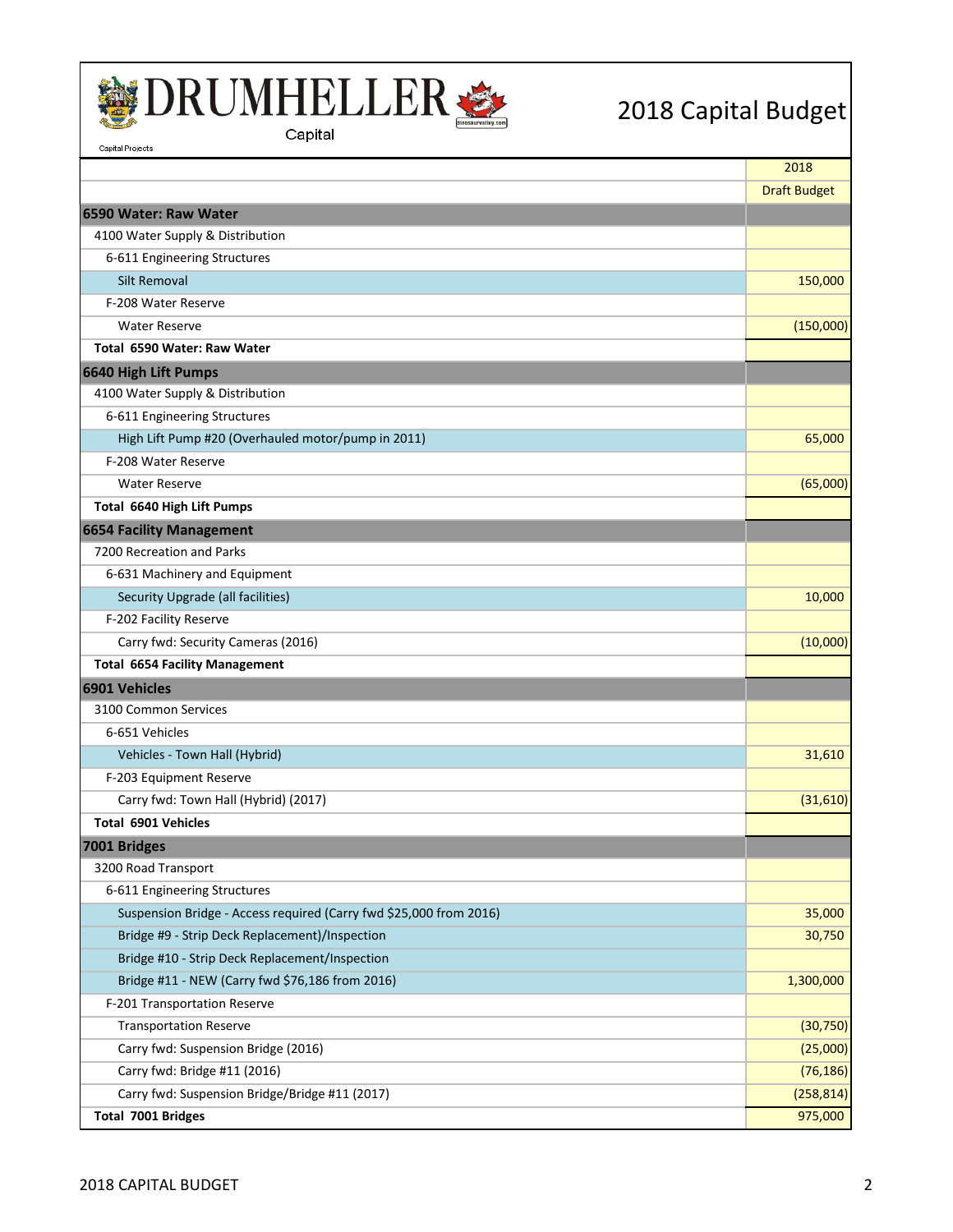

Capital Projects



|                                              | 2018                |
|----------------------------------------------|---------------------|
|                                              | <b>Draft Budget</b> |
| 7003 Airport Buildings                       |                     |
| 3301 Airport                                 |                     |
| 6-621 Buildings                              |                     |
| Runway Lighting Replacement / ARCAL          | 142,000             |
| <b>Total 7003 Airport Buildings</b>          | 142,000             |
| 7007 Arena Improvements/Maintenance          |                     |
| 7203 Arena                                   |                     |
| 6-621 Buildings                              |                     |
| <b>Air Handling</b>                          | 100,000             |
| F-202 Facility Reserve                       |                     |
| <b>Facility Reserve</b>                      | (100,000)           |
| Total 7007 Arena Improvements/Maintenance    |                     |
| <b>7012 Information Services</b>             |                     |
| 1203 Computer Services                       |                     |
| 6-631 Machinery and Equipment                |                     |
| Network/Server                               | 15,500              |
| Vadim Software Upgrade (iCity RIM)           | 27,000              |
| Microsoft Office Licensing                   | 30,000              |
| F-203 Equipment Reserve                      |                     |
| <b>Equipment Reserve</b>                     | (15,500)            |
| Carry fwd: Vadim Softwre Upgrade (2017)      | (27,000)            |
| Carry fwd: Microsoft Office Licensing (2017) | (30,000)            |
| <b>Total 7012 Information Services</b>       |                     |
| 7013 300 Series Heavy Duty Trucks            |                     |
| 3100 Common Services                         |                     |
| 6-651 Vehicles                               |                     |
| <b>Water Truck</b>                           | 143,400             |
| F-102 MSI Capital                            |                     |
| Carry fwd: Water Truck (2017)                | (135, 400)          |
| F-306 Other: Trade-in Value                  |                     |
| Trade-in                                     | (8,000)             |
| Total 7013 300 Series Heavy Duty Trucks      |                     |
| 7014 400 Series - Heavy Duty Equipment       |                     |
| 3100 Common Services                         |                     |
| 6-631 Machinery and Equipment                |                     |
| Hydrovac                                     | 400,000             |
| Angle Broom                                  | 7,500               |
| Snow blade                                   | 7,200               |
| F-203 Equipment Reserve                      |                     |
| <b>Equipment Reserve</b>                     | (307, 500)          |
| Carry fwd: Snow Blade (2017)                 | (7, 200)            |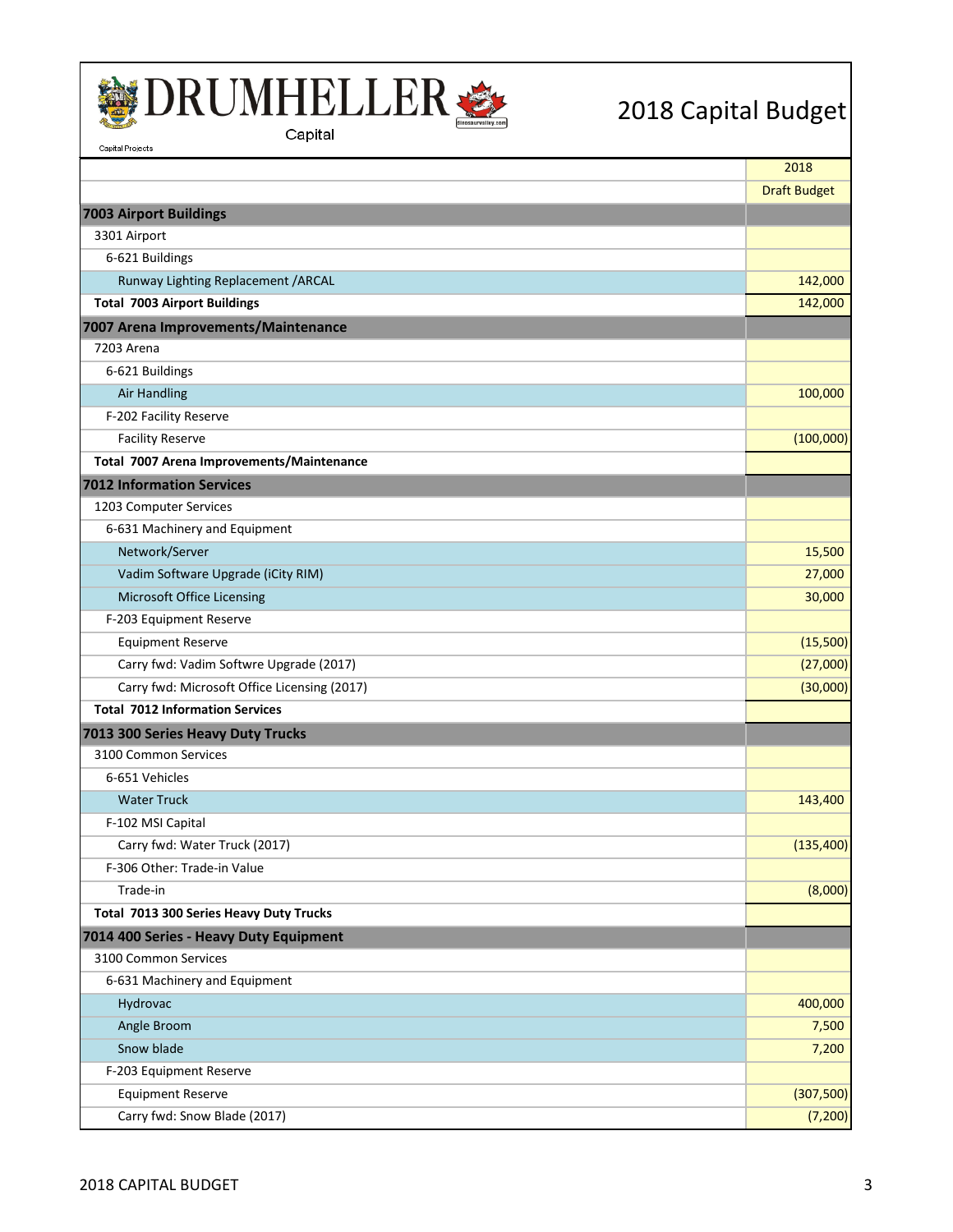



| Capital Projects                                                                                                                        |                     |
|-----------------------------------------------------------------------------------------------------------------------------------------|---------------------|
|                                                                                                                                         | 2018                |
|                                                                                                                                         | <b>Draft Budget</b> |
| F-306 Other: Trade-in Value                                                                                                             |                     |
| Trade-in Value                                                                                                                          | (100,000)           |
| Total 7014 400 Series - Heavy Duty Equipment                                                                                            |                     |
| 7015 500 Series Parks                                                                                                                   |                     |
| 7204 Parks and Playgrounds                                                                                                              |                     |
| 6-631 Machinery and Equipment                                                                                                           |                     |
| Zamboni                                                                                                                                 | 130,000             |
| Man Lift                                                                                                                                | 20,000              |
| Ride On mowers                                                                                                                          | 30,000              |
| F-102 MSI Capital                                                                                                                       |                     |
| <b>MSI Capital</b>                                                                                                                      | (180,000)           |
| Total 7015 500 Series Parks                                                                                                             |                     |
| 7016 600 Series Emergency Services - Fire                                                                                               |                     |
| 2301 Fire Protection                                                                                                                    |                     |
| 6-651 Vehicles                                                                                                                          |                     |
| Ladder Pumper                                                                                                                           | 1,000,000           |
| F-102 MSI Capital                                                                                                                       |                     |
| <b>MSI Capital</b>                                                                                                                      | (500,000)           |
| Carry fwd: Ladder Pumper (2017)                                                                                                         | (500,000)           |
| Total 7016 600 Series Emergency Services - Fire                                                                                         |                     |
| 7018 700 Series Trailers                                                                                                                |                     |
| 3102 Workshop and Yards                                                                                                                 |                     |
| 6-631 Machinery and Equipment                                                                                                           |                     |
| <b>Tandem Trailers</b>                                                                                                                  | 14,000              |
| F-203 Equipment Reserve                                                                                                                 |                     |
| <b>Equipment Reserve</b>                                                                                                                | (14,000)            |
| Total 7018 700 Series Trailers                                                                                                          |                     |
| 7021 Sanitary Sewage and Treatment Improvements/Maintenance                                                                             |                     |
| 4200 Sewage                                                                                                                             |                     |
| 6-611 Engineering Structures                                                                                                            |                     |
| Odor Control - Automated Odor Suppression System (Carry fwd \$17,340 from 2016)                                                         | 39,450              |
| Liners for service connections. Several services done annually. Most are because of root problems. Deflections<br>have to be excavated. | 30,000              |
| Wastewater Treatment Plant (Replace old blower with a new ABS blower.                                                                   | 225,000             |
| WWTP Optimization Upgrades (Carry fwd \$200,000 from 2016)                                                                              | 191,510             |
| <b>SCADA Upgrade/PLC Replacement</b>                                                                                                    | 50,000              |
| F-207 Wastewater Reserve                                                                                                                |                     |
| <b>WasteWater Reserve</b>                                                                                                               | (236, 845)          |
| Carry fwd: 2017                                                                                                                         | (299, 115)          |
| Total 7021 Sanitary Sewage and Treatment Improvements/Maintenance                                                                       |                     |
| 7022 Water Treatment and Transmission                                                                                                   |                     |
| 4100 Water Supply & Distribution                                                                                                        |                     |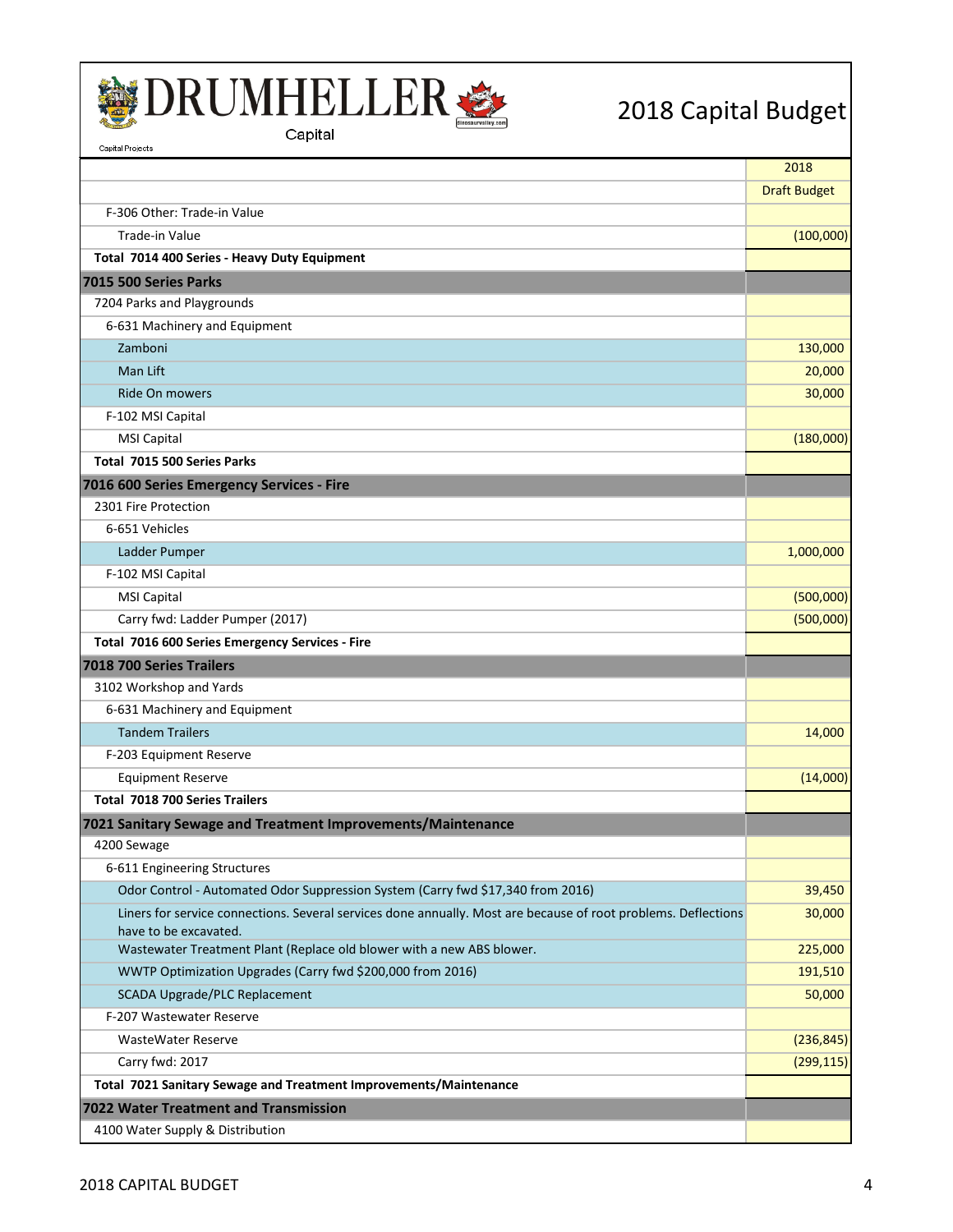



| Capital Projects                                                                                                                                                                                                               |                     |
|--------------------------------------------------------------------------------------------------------------------------------------------------------------------------------------------------------------------------------|---------------------|
|                                                                                                                                                                                                                                | 2018                |
|                                                                                                                                                                                                                                | <b>Draft Budget</b> |
| 6-611 Engineering Structures                                                                                                                                                                                                   |                     |
| <b>Water Mains</b>                                                                                                                                                                                                             | 270,000             |
| Valves - Valve Replacements - Downtown Core                                                                                                                                                                                    | 15,000              |
| SCADA (Supervisory Control and Data Aquisition) masterplan. MPE did a study on the SCADA system and                                                                                                                            | 25,000              |
| projected it would cost \$284,000 to upgrade the SCADA system.(2013).                                                                                                                                                          |                     |
| <b>PLC Replacement</b>                                                                                                                                                                                                         | 25,000              |
| F-208 Water Reserve                                                                                                                                                                                                            |                     |
| <b>Water Reserve</b>                                                                                                                                                                                                           | (329,600)           |
| Carry fwd: PLC Replacement (2017)                                                                                                                                                                                              | (5,400)             |
| <b>Total 7022 Water Treatment and Transmission</b>                                                                                                                                                                             |                     |
| 7023 Water Treatment Upgrades                                                                                                                                                                                                  |                     |
| 4105 Purification and Treatment                                                                                                                                                                                                |                     |
| 6-611 Engineering Structures                                                                                                                                                                                                   |                     |
| Static Mixer and Piping. The mechanical mixer requires repairs every year. It is a 15HP motor. Static mixer and<br>Stainless Steel pipe for 10 feet will be required. The static mixer requires no electrical power (Carry fwd | 38,435              |
| \$38,600 from 2016)                                                                                                                                                                                                            |                     |
| Filter Media Replacement                                                                                                                                                                                                       | 35,000              |
| F-208 Water Reserve                                                                                                                                                                                                            |                     |
| <b>Water Reserve</b>                                                                                                                                                                                                           | (35,000)            |
| Carry fwd: Static Mixer (2016)                                                                                                                                                                                                 | (38, 435)           |
| <b>Total 7023 Water Treatment Upgrades</b>                                                                                                                                                                                     |                     |
| 7035 Photocopier                                                                                                                                                                                                               |                     |
| 1201 General Administration                                                                                                                                                                                                    |                     |
| 6-631 Machinery and Equipment                                                                                                                                                                                                  |                     |
| Photocopier (Carry fwd \$10,000 from 2016)                                                                                                                                                                                     | 10,000              |
| F-203 Equipment Reserve                                                                                                                                                                                                        |                     |
| Carry fwd: Photocopier (2016)                                                                                                                                                                                                  | (10,000)            |
| Total 7035 Photocopier                                                                                                                                                                                                         |                     |
| 7045 Water Treatment Plant - Building                                                                                                                                                                                          |                     |
| 4105 Purification and Treatment                                                                                                                                                                                                |                     |
| 6-621 Buildings                                                                                                                                                                                                                |                     |
| HVAC - Exhaust fans/make up air units                                                                                                                                                                                          | 93,000              |
| F-208 Water Reserve                                                                                                                                                                                                            |                     |
| <b>Water Reserve</b>                                                                                                                                                                                                           | (93,000)            |
| <b>Total 7045 Water Treatment Plant - Building</b>                                                                                                                                                                             |                     |
| 7052 WTP/WWTP Optimization                                                                                                                                                                                                     |                     |
| 4105 Purification and Treatment                                                                                                                                                                                                |                     |
| 6-611 Engineering Structures                                                                                                                                                                                                   |                     |
| Optimize Declorination Process (Carry fwd \$16,300 from 2016)                                                                                                                                                                  | 12,680              |
| Engineering/Monitoring/Assessment (Carry fwd \$13,700 from 2016)                                                                                                                                                               | 9,595               |
| <b>River Quality Monitoring Study</b>                                                                                                                                                                                          | 20,000              |
| F-208 Water Reserve                                                                                                                                                                                                            |                     |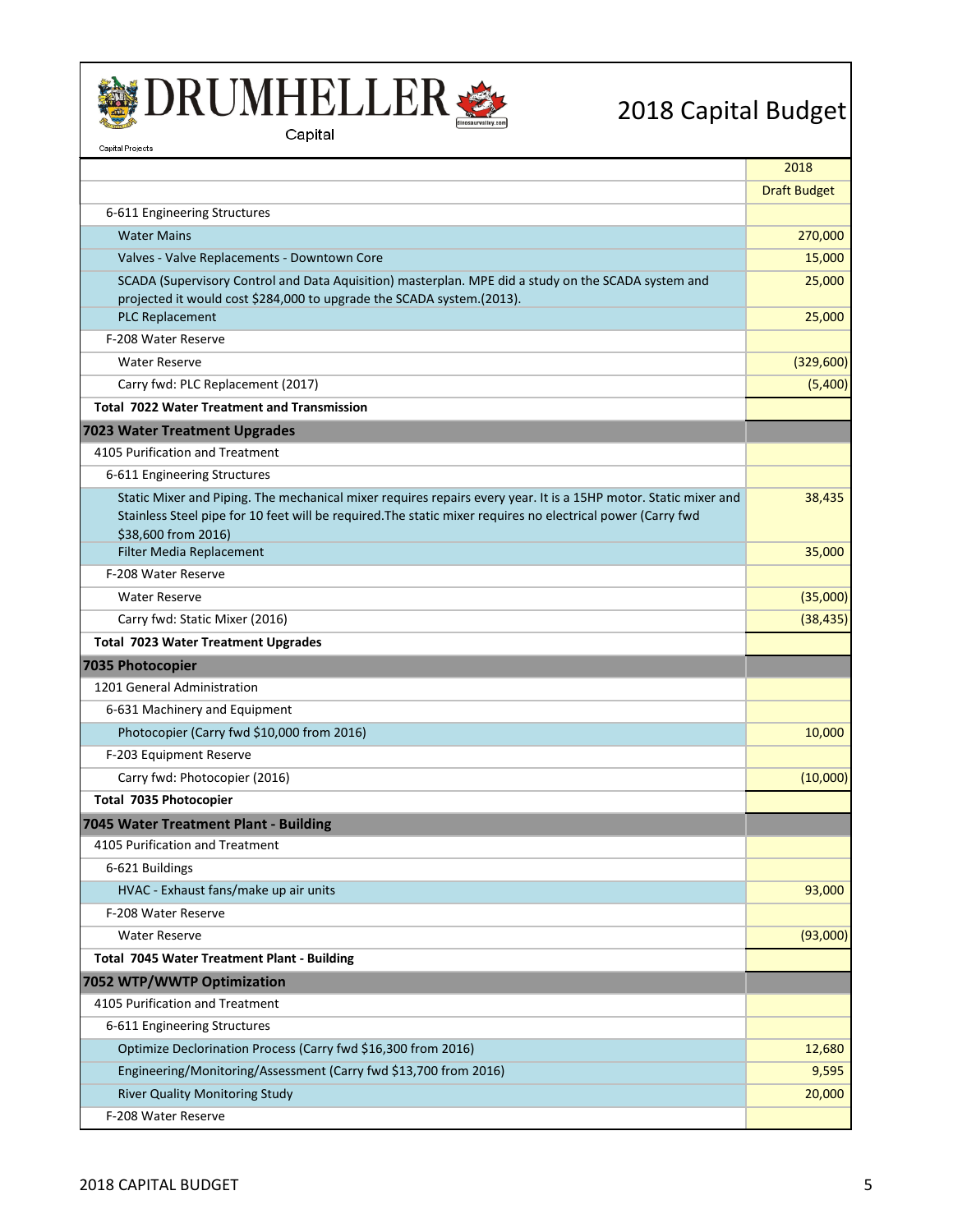



|                                                                                          | 2018                |
|------------------------------------------------------------------------------------------|---------------------|
|                                                                                          | <b>Draft Budget</b> |
| Carry fwd: Optimize Declorination Process (2017)                                         | (12,680)            |
| Carry fwd: Engineering/Monitoring/Assessment (2017)                                      | (9, 595)            |
| Carry fwd: River Quality Monitoring Study (2017)                                         | (20,000)            |
| Total 7052 WTP/WWTP Optimization                                                         |                     |
| <b>7061 Parks and Trailways</b>                                                          |                     |
| 7200 Recreation and Parks                                                                |                     |
| 6-611 Engineering Structures                                                             |                     |
| Washrooms - Hoodoos (SUBJECT TO FUNDING) (Carry fwd \$5,000 from 2016)                   | 100,000             |
| Washrooms - Suspension Bridge (SUBJECT TO FUNDING)                                       | 100,000             |
| Little Tykes Playground (SUBJECT TO FUNDING)                                             | 47,000              |
| <b>Total 7061 Parks and Trailways</b>                                                    | 247,000             |
| 7062 Cemetery                                                                            |                     |
| 5600 Cemeteries and Columbariums                                                         |                     |
| 6-611 Engineering Structures                                                             |                     |
| Phase 3 expansion- survey/site plan/elevations/earth work (Carry fwd \$49,000 from 2016) | 150,000             |
| F-202 Facility Reserve                                                                   |                     |
| <b>Facility Reserve</b>                                                                  | (3,800)             |
| Carry fwd: Phase 3 Expansion (2016)                                                      | (146, 200)          |
| Total 7062 Cemetery                                                                      |                     |
| 7067 Infrastructure Study                                                                |                     |
| 3202 Roads and Streets                                                                   |                     |
| 6-611 Engineering Structures                                                             |                     |
| Infrastructure Master Plan                                                               | 84,750              |
| F-102 MSI Capital                                                                        |                     |
| Carry fwd: 2017                                                                          | (84, 750)           |
| Total 7067 Infrastructure Study                                                          |                     |
| <b>7077 Beautification</b>                                                               |                     |
| 7200 Recreation and Parks                                                                |                     |
| 6-611 Engineering Structures                                                             |                     |
| Beautification/Signage                                                                   | 57,050              |
| F-201 Transportation Reserve                                                             |                     |
| Carry fwd: Beautification/Signage (2017)                                                 | (57,050)            |
| <b>Total 7077 Beautification</b>                                                         |                     |
| 7078 Trailways - New Pavement                                                            |                     |
| 7200 Recreation and Parks                                                                |                     |
| 6-611 Engineering Structures                                                             |                     |
| <b>New Trail Development</b>                                                             | 23,000              |
| F-201 Transportation Reserve                                                             |                     |
| <b>Transportation Reserve</b>                                                            | (23,000)            |
| Total 7078 Trailways - New Pavement                                                      |                     |
| 7079 Flood Mitigation - Berm (East Midland/Newcastle - 17ACRP008)                        |                     |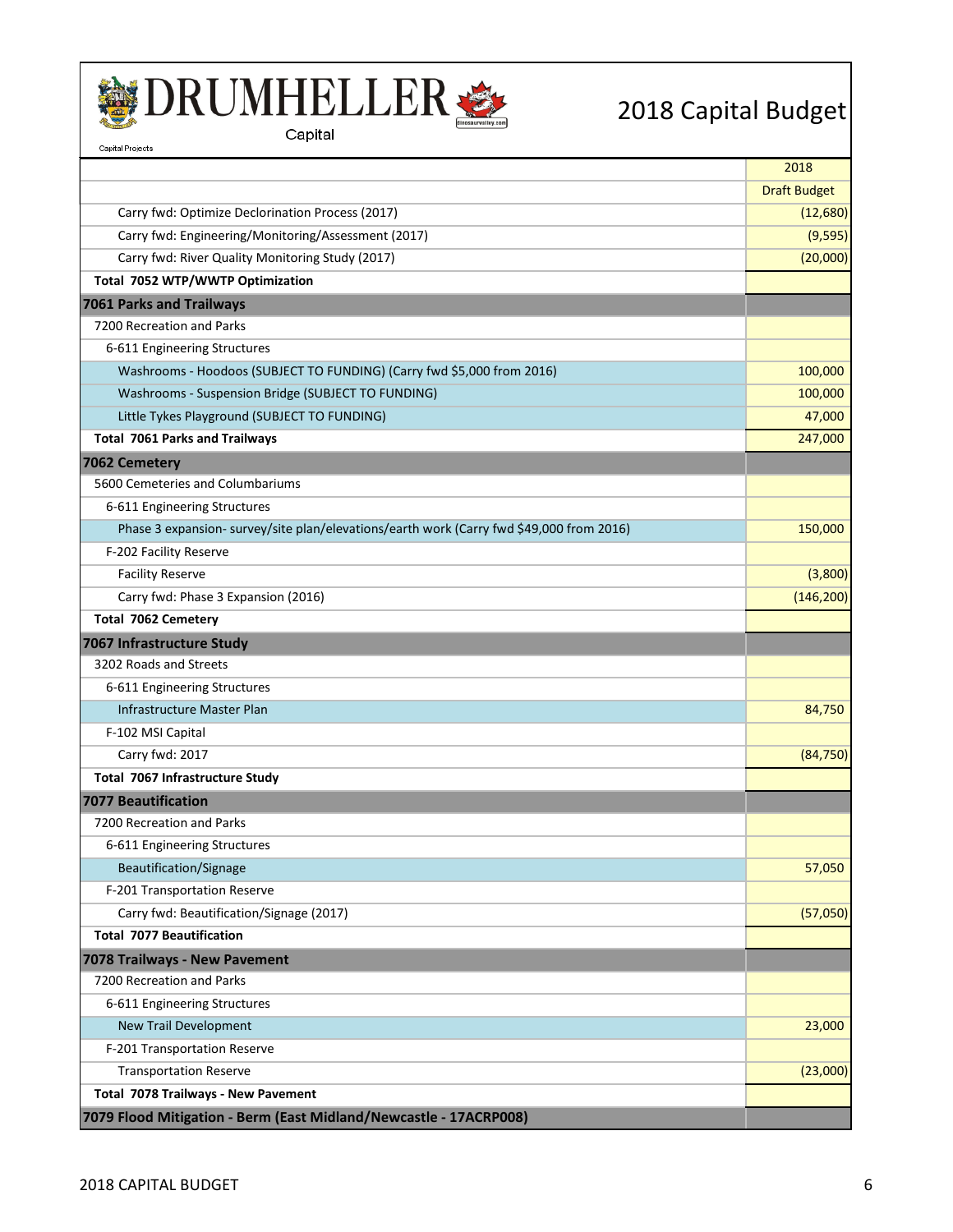



| Capital Projects                                                                 |                     |
|----------------------------------------------------------------------------------|---------------------|
|                                                                                  | 2018                |
|                                                                                  | <b>Draft Budget</b> |
| 2400 Emergency Measures and Disaster Services                                    |                     |
| 5-301 Debt: Debenture                                                            |                     |
| Carry fwd: 2017                                                                  | (519,000)           |
| 6-611 Engineering Structures                                                     |                     |
| Berm - East Midland/Newcastle - 17ACRP008                                        | 3,730,000           |
| F-128 AB Community Resilience Program Grant                                      |                     |
| Carry fwd: AB Community Resilience Program Grant                                 | (3,211,000)         |
| Total 7079 Flood Mitigation - Berm (East Midland/Newcastle - 17ACRP008)          |                     |
| 7080 Flood Mitigation - Berm (Central Drum - 2 St W to 5 St E - 17ACRP011)       |                     |
| 2400 Emergency Measures and Disaster Services                                    |                     |
| 5-301 Debt: Debenture                                                            |                     |
| Carry fwd: 2017                                                                  | (497, 400)          |
| 6-611 Engineering Structures                                                     |                     |
| Berm - Central Drum - 2 St W to 5 St E - 17ACRP011                               | 3,700,000           |
| F-128 AB Community Resilience Program Grant                                      |                     |
| Carry fwd: AB Community Resilience Program Grant                                 | (3,202,600)         |
| Total 7080 Flood Mitigation - Berm (Central Drum - 2 St W to 5 St E - 17ACRP011) |                     |
| 7091 Flood Mitigation 2017 (5 Year Program)                                      |                     |
| 2400 Emergency Measures and Disaster Services                                    |                     |
| 6-611 Engineering Structures                                                     |                     |
| Flood Mitigation 2017 (5 Year Program)                                           | 4,600,000           |
| Carry fwd: Flood Mitigation (2017)                                               | 4,585,880           |
| Total 7091 Flood Mitigation 2017 (5 Year Program)                                | 9,185,880           |
| 7092 Branding (World's Largest Dinosaur)                                         |                     |
| 6201 Economic Development                                                        |                     |
| 6-611 Engineering Structures                                                     |                     |
| Branding (Dinosaur Capital of the World)                                         | 81,800              |
| F-201 Transportation Reserve                                                     |                     |
| Carry fwd: 2017                                                                  | (81, 800)           |
| <b>Total 7092 Branding (World's Largest Dinosaur)</b>                            |                     |
| 7093 Spray Park/Fountain Upgrade                                                 |                     |
| 7200 Recreation and Parks                                                        |                     |
| 6-611 Engineering Structures                                                     |                     |
| Spray Park/Fountain Upgrade                                                      | 65,000              |
| F-202 Facility Reserve                                                           |                     |
| <b>Facility Reserve</b>                                                          | (65,000)            |
| Total 7093 Spray Park/Fountain Upgrade                                           |                     |
| 7094 BCF                                                                         |                     |
| 7400 Community Halls, Libraries                                                  |                     |
| 6-621 Buildings                                                                  |                     |
| Drinking Water Fountain (Lobby)                                                  | 8,500               |
|                                                                                  |                     |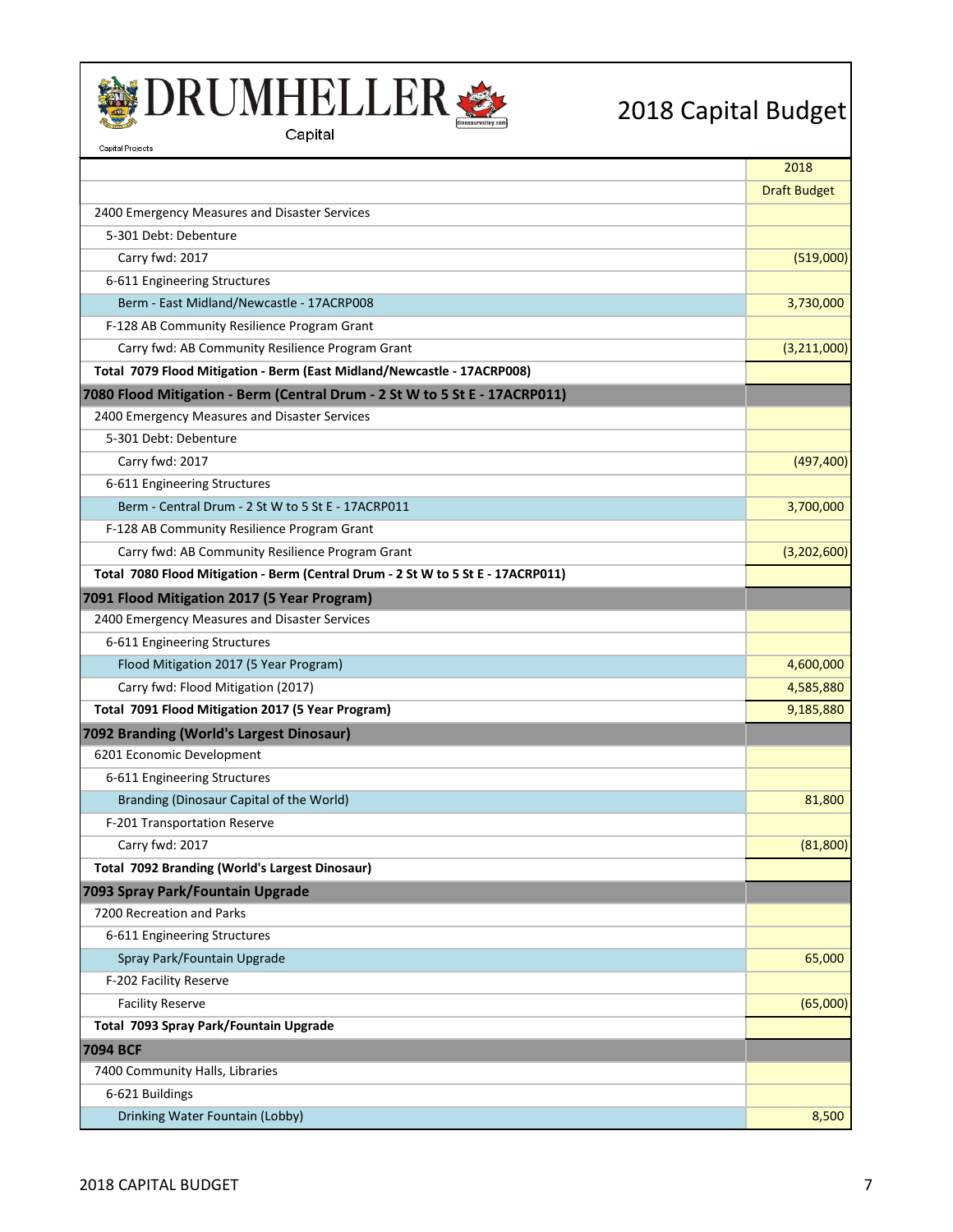



| capπaι Projects                                    |                     |
|----------------------------------------------------|---------------------|
|                                                    | 2018                |
|                                                    | <b>Draft Budget</b> |
| F-202 Facility Reserve                             |                     |
| <b>Facility Reseerve</b>                           | (8,500)             |
| Total 7094 BCF                                     |                     |
| 7095 Dog Park - Fencing                            |                     |
| 7200 Recreation and Parks                          |                     |
| 6-611 Engineering Structures                       |                     |
| Dog Park - Fencing                                 | 15,000              |
| F-202 Facility Reserve                             |                     |
| <b>Facility Reserve</b>                            | (15,000)            |
| Total 7095 Dog Park - Fencing                      |                     |
| <b>7097 Fire Extraction Equipment</b>              |                     |
| 2300 Fire Protection Serviecs                      |                     |
| 6-631 Machinery and Equipment                      |                     |
| Cutter                                             | 15,000              |
| <b>Hydraulic Spreader</b>                          | 15,000              |
| <b>Hydraulic Ram</b>                               | 12,000              |
| <b>Hurst Tools</b>                                 | 8,000               |
| F-203 Equipment Reserve                            |                     |
|                                                    | (50,000)            |
| <b>Total 7097 Fire Extraction Equipment</b>        |                     |
| 7098 Elks Club Purchase/Demolition                 |                     |
| 6900 Land, Building Rentals to Others              |                     |
| 6-621 Buildings                                    |                     |
| Elks Club Purchase/Demolition                      | 200,000             |
| F-202 Facility Reserve                             |                     |
| <b>Facility Reserve</b>                            | (150,000)           |
| F-204 Land Reserve                                 |                     |
| Land Reserve                                       | (50,000)            |
| Total 7098 Elks Club Purchase/Demolition           |                     |
| 7102 Aquaplex - Phase 3 (Heater/Floor/Doors)       |                     |
| 7200 Recreation and Parks                          |                     |
| 6-621 Buildings                                    |                     |
| Changerooms/Flooring                               | 130,000             |
| F-102 MSI Capital                                  |                     |
| <b>MSI Capital</b>                                 | (130,000)           |
| Total 7102 Aquaplex - Phase 3 (Heater/Floor/Doors) |                     |
| 7106 BCF Equipment                                 |                     |
| 7400 Community Halls, Libraries                    |                     |
| 6-631 Machinery and Equipment                      |                     |
| <b>Fitness Equipment Replacement</b>               | 30,000              |
| <b>Basketball Nets (Ceiling mount)</b>             | 38,400              |